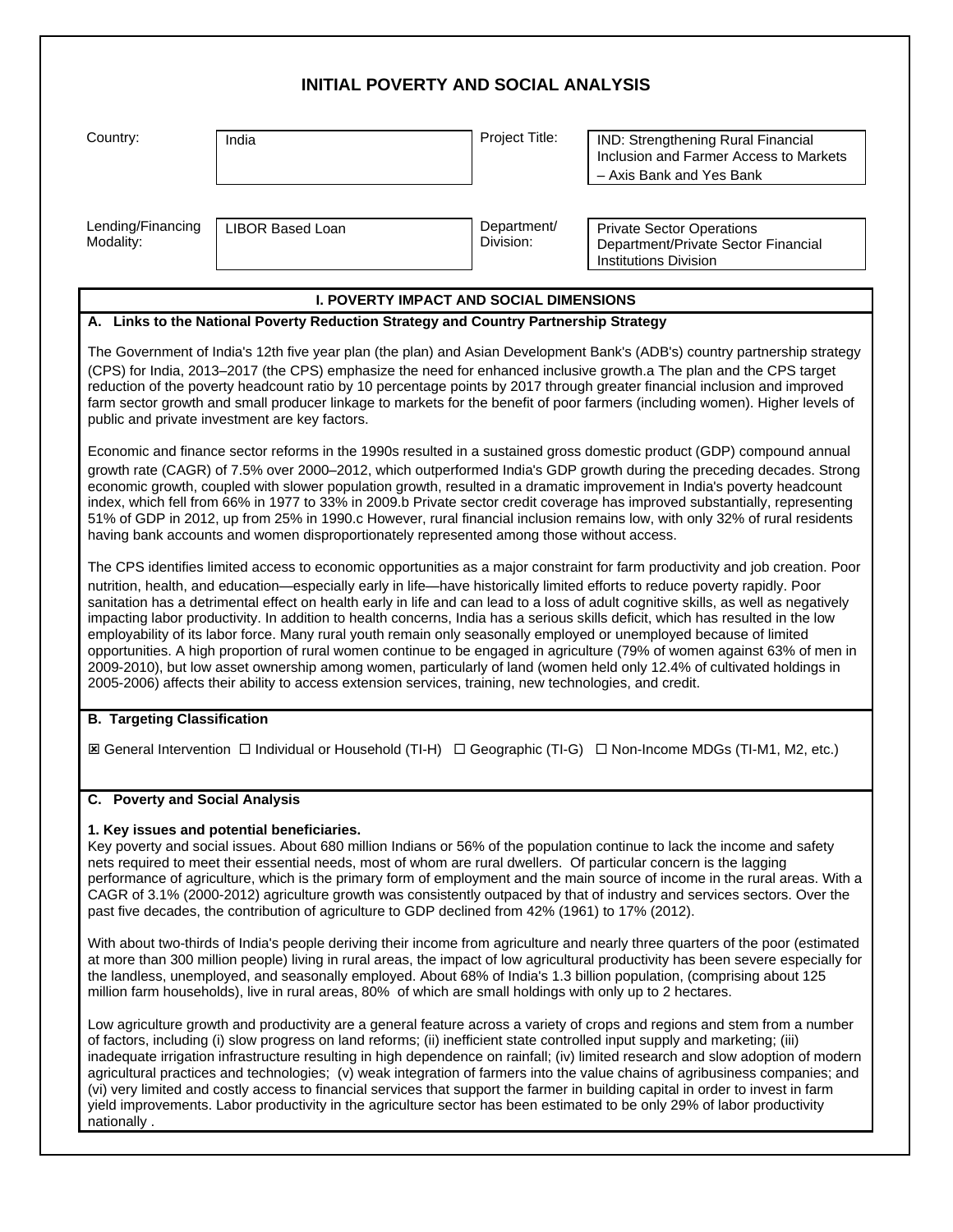Agriculture generated more than 17-19% of GDP during 2007-2012, yet the sector only received 11-12% of institutional credit. The lack of access to affordable funding is among the main reasons limiting needed investment by India's 120 million farmers most of which are low income smallholders. Hence, many farmers, especially smallholders, are unable to undertake necessary farm investments to improve their productivity and income. Also, bank branch networks are still insufficient to reach out to the vast expanse of India's villages.

Beneficiaries. Primary beneficiaries of the project are (i) rural women organized in either savings and credit self-help groups (SHG) or joint liability groups and (ii) small farm households across India. While this target group may own small land plots, family subsistence demand and low farm productivity constrains their income generation capacity. Investment and working capital is needed to augment farm productivity and income opportunities. Although the performance of SHGs substantially varies by geography and by the quality of business correspondents (BC), India has established a good track record of sustainable practices of SHGs and supporting BCs, who are normally social organizations affiliated with microfinance institutions (MFIs) or directly owned or part of an MFI structure. In addition to using BCs as intermediaries banks may directly lend to SHG and the small farmers or use agriculture corporate relationships to access small farmer households.

### **2. Impact channels and expected systemic changes.**

Poor women and their households will benefit from the financial literacy training imparted by the BCs and the savings capital mobilized by the SHGs, as well as the credit provided for well-defined agricultural and farm household needs.

Relevant issues will be identified by the SHGs at the grassroots level as needed, discussed in group meetings, and addressed within the SHGs to the extent possible.

#### **3. Focus of (and resources allocated in) the PPTA or due diligence.**

The systems, controls, and monitoring of the banks and the BCs to ensure a more effective outreach to a large number of women SHG beneficiaries and small farmers.

#### **4. Specific analysis for policy-based lending.**

Not applicable.

### **II. GENDER AND DEVELOPMENT**

1. What are the key gender issues in the sector/subsector that are likely to be relevant to this project or program? Despite some progress in gender equality, India ranks lowest among 6 countries in South Asia in the Global Gender Gap Report 2013, demonstrating that growth has not necessarily been inclusive for women. Women only represent 18.6% of wage employment in nonfarm activities, whereas 79% of women as compared to 63% of men are engaged in agriculture. The average rural wage for women is 68% of that of men and 57% in urban areas. Women hold only 12.4% of cultivated holdings, and own less than one-third of deposits in commercial banks. Only 55% of adult women are literate compared to 78% of men.

Rural financial inclusion remains low with only 32% of rural residents having bank accounts and women are disproportionately represented among those without access. Poor women would benefit from more attention to the development of appropriate financial services and financial literacy. This includes access to savings services and insurance, both of which enable the poor to guard against the risk associated with debt.

2. Does the proposed project or program have the potential to make a contribution to the promotion of gender equity and/or empowerment of women by providing women's access to and use of opportunities, services, resources, assets, and participation in decision making?

**⊠ Yes** □ No

A gender action plan will be prepared for YES Bank.

Both banks support (i) rural women organized in either savings and credit self-help groups (SHG) or joint liability groups and (ii) small farm households across India by providing working capital to augment farm productivity and income opportunities. The banks will use BCs as intermediaries or directly service women SHGs. The SHG model ensures adequate participation of women in the decision making and reception of essential financial literacy training

3. Could the proposed project have an adverse impact on women and/or girls or widen gender inequality?

□ Yes ⊠ No Not applicable

4. Indicate the intended gender mainstreaming category:

- $\square$  GEN (gender equity theme)  $\square$  EGM (effective gender mainstreaming)
- $\square$  SGE (some gender elements)  $\square$  NGE (no gender elements)

### **III. PARTICIPATION AND EMPOWERMENT**

1. Who are the main stakeholders of the project, including beneficiaries and negatively affected people? Identify how they will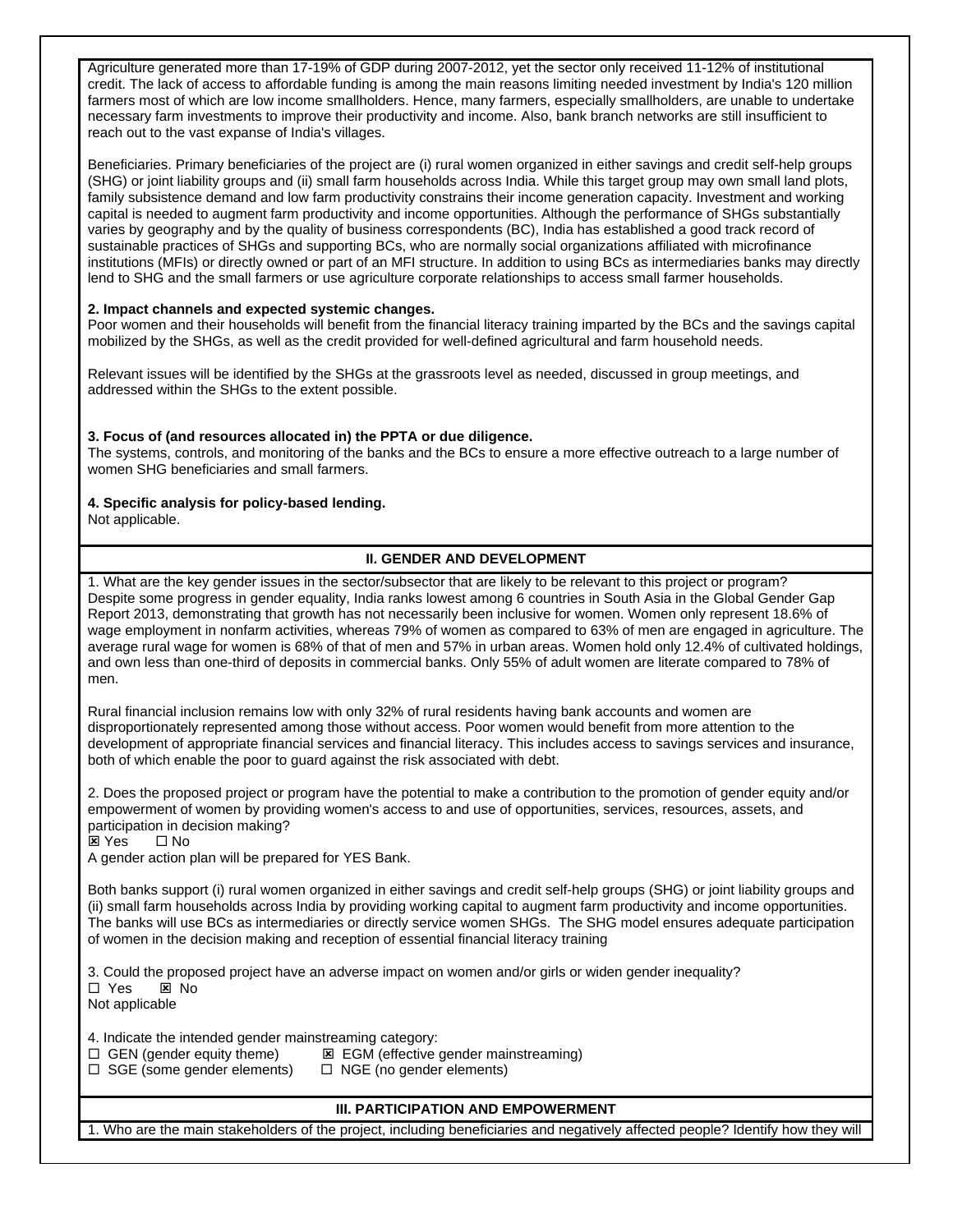participate in the project design.

Small farmers and women participants in SHGs.

2. How can the project contribute (in a systemic way) to engaging and empowering stakeholders and beneficiaries, particularly, the poor, vulnerable and excluded groups? What issues in the project design require participation of the poor and excluded?

Both banks support (i) rural women organized in either savings and credit self-help groups (SHG) or joint liability groups and (ii) small farm households across India by providing working capital to augment farm productivity and income opportunities. The banks will use BCs as intermediaries or directly service women SHGs. The SHG model ensures adequate participation of women in the decision making and reception of essential financial literacy training.

3. What are the key, active, and relevant civil society organizations in the project area? What is the level of civil society organization participation in the project design?

**N** Information generation and sharing **N** Consultation **N** Collaboration **N** Partnership Not applicable

4. Are there issues during project design for which participation of the poor and excluded is important? What are they and how shall they be addressed?  $\Box$  Yes  $\boxtimes$  No

Both banks support (i) rural women organized in either savings and credit self-help groups (SHG) or joint liability groups and (ii) small farm households across India by providing working capital to augment farm productivity and income opportunities. The banks will use BCs as intermediaries or directly service women SHGs. The SHG model ensures adequate participation of women in the decision making and reception of essential financial literacy training.

# **IV. SOCIAL SAFEGUARDS**

**A. Involuntary Resettlement Category** □ A □ B □ C 図 FI

2. What action plan is required to address involuntary resettlement as part of the PPTA or due diligence process?  $\square$  Resettlement plan  $\square$  Resettlement framework  $\square$  Social impact matrix

 $\square$  Environmental and social management system arrangement  $\square$  None

**B. Indigenous Peoples Category** □ A □ B □ C **Ø FI** 

1. Does the proposed project have the potential to directly or indirectly affect the dignity, human rights, livelihood systems, or culture of indigenous peoples?  $\Box$  Yes  $\boxtimes$  No

2. Does it affect the territories or natural and cultural resources indigenous peoples own, use, occupy, or claim, as their ancestral domain?  $\Box$  Yes  $\boxtimes$  No Not applicable

3. Will the project require broad community support of affected indigenous communities?  $\Box$  Yes  $\boxtimes$  No Not applicable

4. What action plan is required to address risks to indigenous peoples as part of the PPTA or due diligence process?

- $\square$  Indigenous peoples plan  $\square$  Indigenous peoples planning framework  $\square$  Social impact matrix
- $\square$  Environmental and social management system arrangement  $\square$  None

# **V. OTHER SOCIAL ISSUES AND RISKS**

1. What other social issues and risks should be considered in the project design?

¨Creating decent jobs and employment**(N)** ¨Adhering to core labor standards**(N)** ¨Labor retrenchment**(N)** ¨Spread of communicable diseases, including HIV/AIDS **(N)** ¨Increase in human trafficking **(N)** ¨Affordability**(N)** ¨Increase in unplanned migration**(N)** ¨Increase in vulnerability to natural disasters**(N)** ¨Creating political instability**(N)** ¨Creating internal social conflicts**(N)** ¨Others, please specify**(N)** \_No\_\_\_\_\_

2. How are these additional social issues and risks going to be addressed in the project design?